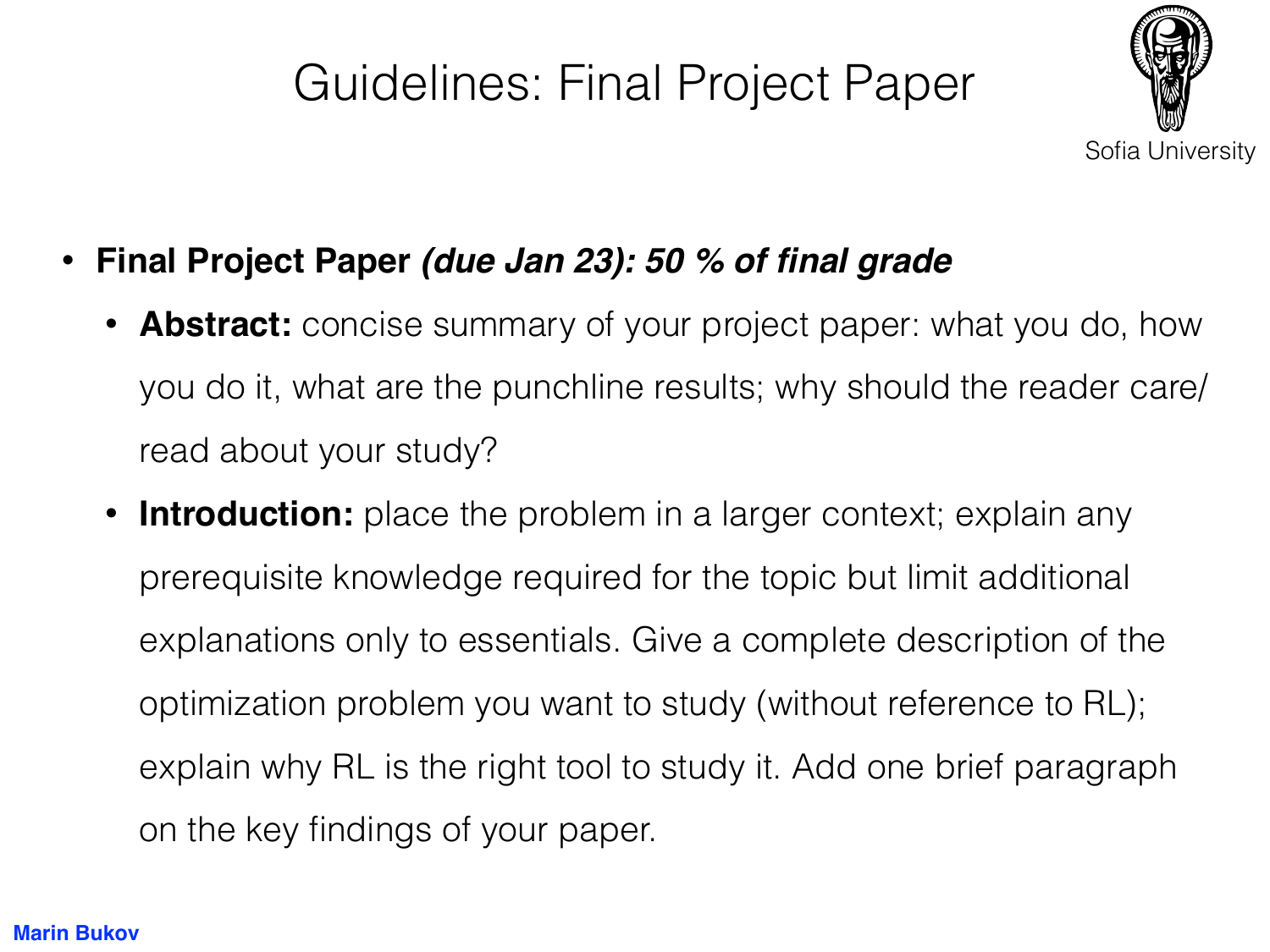

• **Final Project Paper** *(due Jan 23): 50 % of final grade*

Sofia University

- **Methods:** place the problem within the RL framework. Define state, action, and reward spaces. Define/describe the environment. Define and explain the algorithm(s) used (both the RL algorithms and any deep learning / ML architectures).
- **Results:** present and describe the main results. Discuss and evaluate your results using scientific methods and reasoning based on the data presented in the figures.
- **Conclusion and Outlook:** a one-paragraph summary of your paper. Give explicitly the take-home messages. What is the scientific value of your paper: how does it advance the field, which new directions does it open, etc.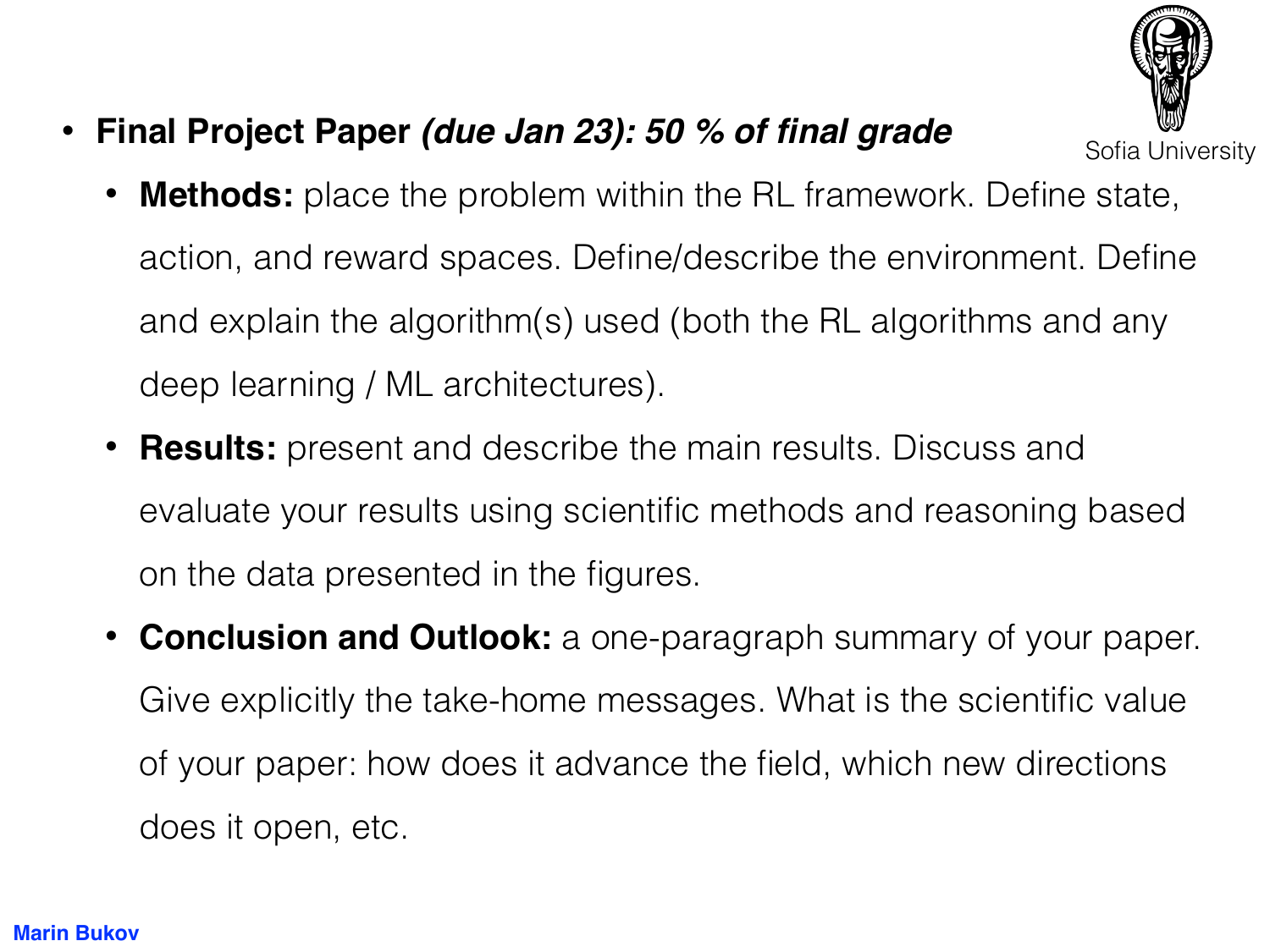- **Final Project Papers** *(due Jan 23): 50 % of final grade*
	- Text formatting:



- use LaTeX template (or make sure your template has the same font size, font style and margin sizes, etc.)
- can either use \section{} or start paragraphs with a heading in bold-face and italic.
- Figures: typically no more than 4 figs in total (no formal restriction)
	- each fig can either spread over both text columns or a single column.
	- make sure the font size on the axis ticks and labels is not abnormally large or small. It must be clear from the paper how these results can be reproduced.
	- captions should speak for themselves and contain the main message of the figure.

## **Marin Bukov**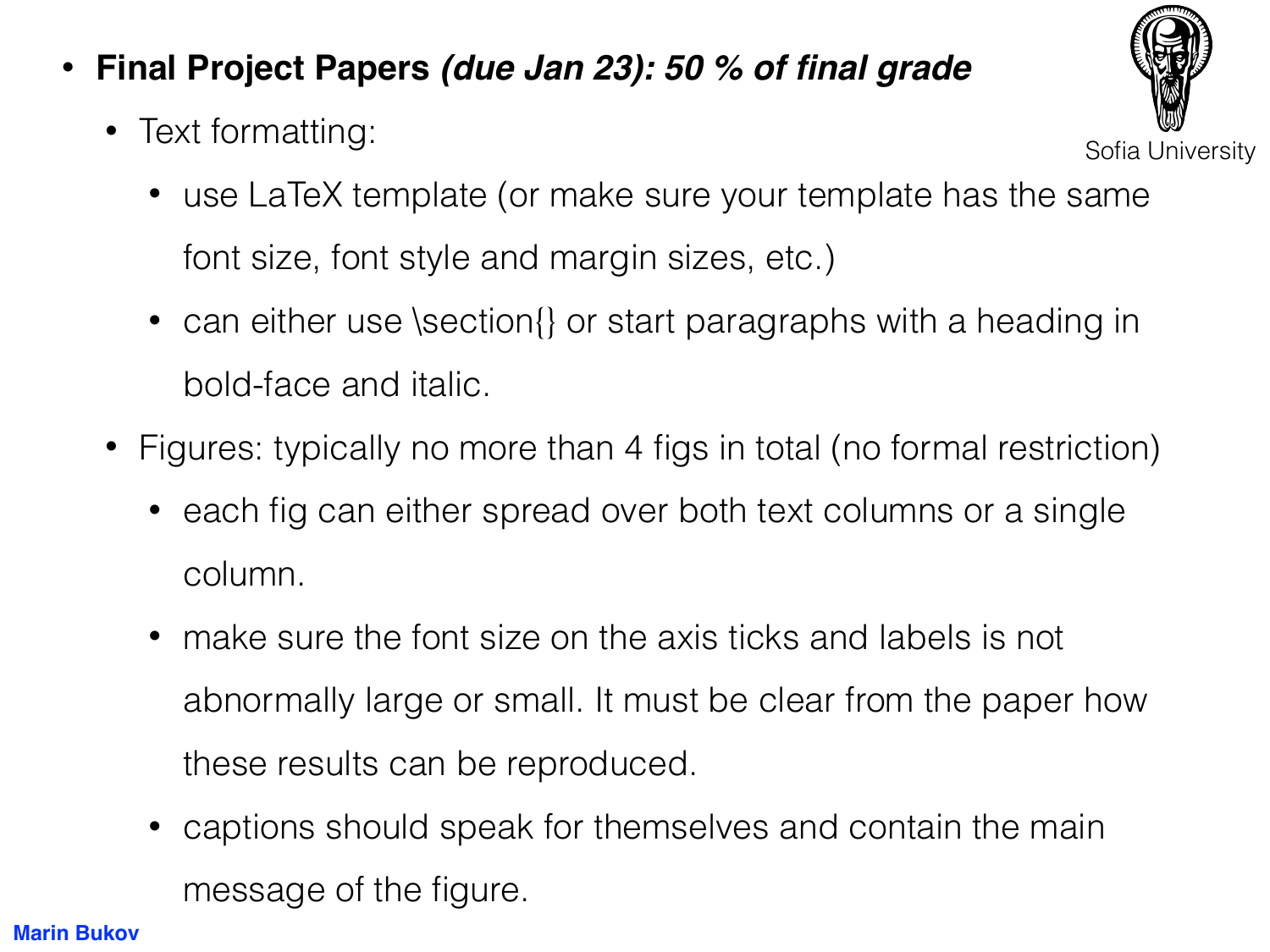

- **Final Project Paper** *(due Jan 23): 50 % of final grade*
	- **• max page limit of final paper: 5 pages**
		- includes title, abstract, text body, figures, charts, tables, equations, etc.
		- only references are allowed to exceed the 5-page limit (there is no limit on the max number of references)